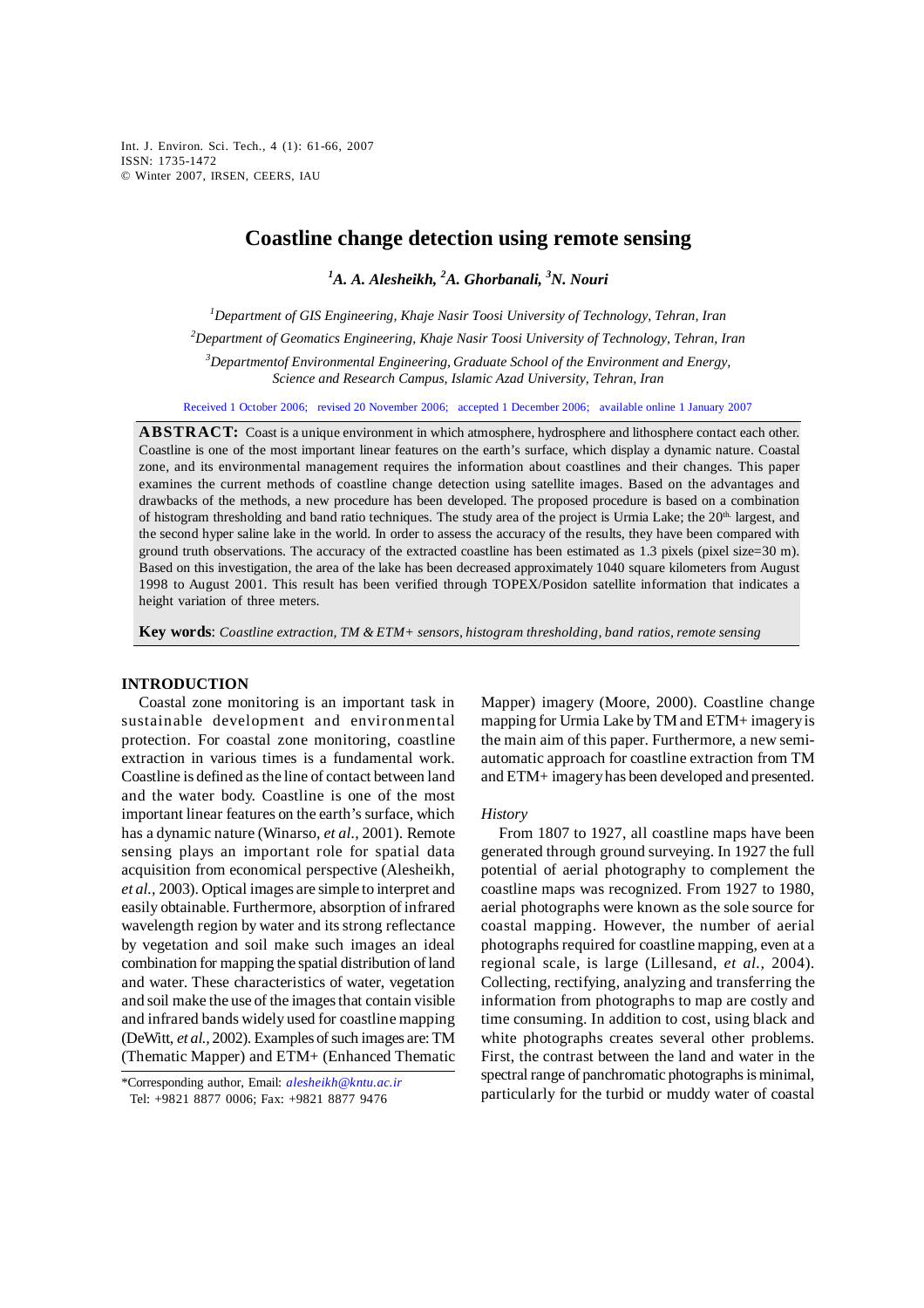region, and the interpretation of the coastline is difficult (De Jong and Van Der Meer, 2004). Second, the photographs and the resultant maps are in a non-digital format, reducing the versatility of the data set. Labor intensive digitization is required to transfer the information to a digital format, and this process introduces additional costs and errors. The geometric complexity and fragmented patterns of coastlines compounds these problems. In addition to the above, other possible limitations are: (1) the lack of timely coverage, (2) the lack of geometrical accuracy unless ortho-rectified, (3) the expense of the analytical equipment, (4) the intensive nature of the procedure (Miao and Clements, 2002), and (5) the need for skilled personnel. In addition to high costs and difficulties, generation of coastline maps has fallen sadly out of date. From 1972 the Landsat and other remote sensing satellites provide digital imagery in infrared spectral bands where the land-water interface is well defined. Hence remote sensing imagery and image processing techniques provide a possible solution to some of the problems of generating and updating the coastline maps (Winarsoet, *et al.,* 2001).

## **MATERIALS AND METHODS**

*Study Area*

The study site of this investigation is Urmia Lake. The lake is located between latitude 37°N to 38.5°N and longitude 45°E to 46°E. Urmia Lake is the 20th largest and the second hypersaline lake in the world. The Urmia Lake covers an average area of 5,100 square kilometers. The maximum and average depth of this lake are 16 and 5 meters, respectively. Urmia Lake is listed as a biosphere reserve by UNESCO (United Nation Education, Scientific and Cultural Organization) (Birkett, *et al.,* 1995). Also, it is recognized as a national park. The digital images used in this research are: three Landsat 7 ETM+ images; three Landsat 5 TM images; three Landsat 4 TM images. The following Table shows the spectral and spatial characteristics of Landsat 7 ETM+ and Landsat 5 TM sensors. For this experiment ENVI V3.5 and ERMapper software are used for all the image processing needs.

## *Methodology*

Various methods for coastline extraction from optical imagery have been developed. Coastline can even be extracted from a single band image, since the reflectance of water is nearly equal to zero in reflective infrared bands, and reflectance of absolute majority of landcovers is greater than water. This can be achieved, for example, by histogram thresholding on one of the infrared bands of TM or ETM+ imagery. Experience has shown that of the six reflective TM bands, midinfrared band 5 is the best for extracting the land-water interface (Kelley, *et al.,* 1998). Band 5 exhibits a strong contrast between land and water features due to the high degree of absorption of mid-infrared energy by water (even turbid water) and strong reflectance of midinfrared by vegetation and natural features in this range. Of the three TM infrared bands, band 5 consistently comprises the best spectral balance of land to water. The dynamic and complex land-water interaction in coastal Urmia Lake wetlands makes the discrimination of land-water features less certain, especially in marsh environments (Ghorbanali, 2004). The histogram of TM band 5 ordinarily displays a sharp double peaked curve, due to tiny reflectance of water and high reflectance of vegetation (Chen, 2003). The transition zone between land and water resides between the peaks. The transition zone is the effect of mixed pixels and moisture regimes between land and water. If the reflectance values are sliced to two discrete zones, they can be depicted water (low values) and land (higher values). But the difficulty of this method is to find the exact value, as any threshold value will be exact on some area, not all. Another method is to use the band ratio between band 4 and 2 and also, between band 5 and 2. With this method water and land can be separated directly.

| Band No.  | Spectral range (Microns) ETM+/TM | Ground resolution (m)<br>$ETM+/TM$ |
|-----------|----------------------------------|------------------------------------|
|           | .45 to .515 / .45 to .52         | 30                                 |
|           | .525 to .60 / .52 to .60         | 30                                 |
|           | .63 to .69 / .63 to .69          | 30                                 |
|           | .75 to .90 / .76 to .90          | 30                                 |
|           | 1.55 to 1.75/1.55 to 1.75        | 30                                 |
| $6$ (L/H) | 10.4 to 12.5/10.5 to 12.4        | 60/120                             |
|           | 2.09 to 2.35/2.08 to 2.35        | 30                                 |
| Pan       | .52 to $90 / Nil$                | 15/Ni1                             |

Table 1: Landsat 7 ETM+ and landsat 5TM spectral and spatial resolution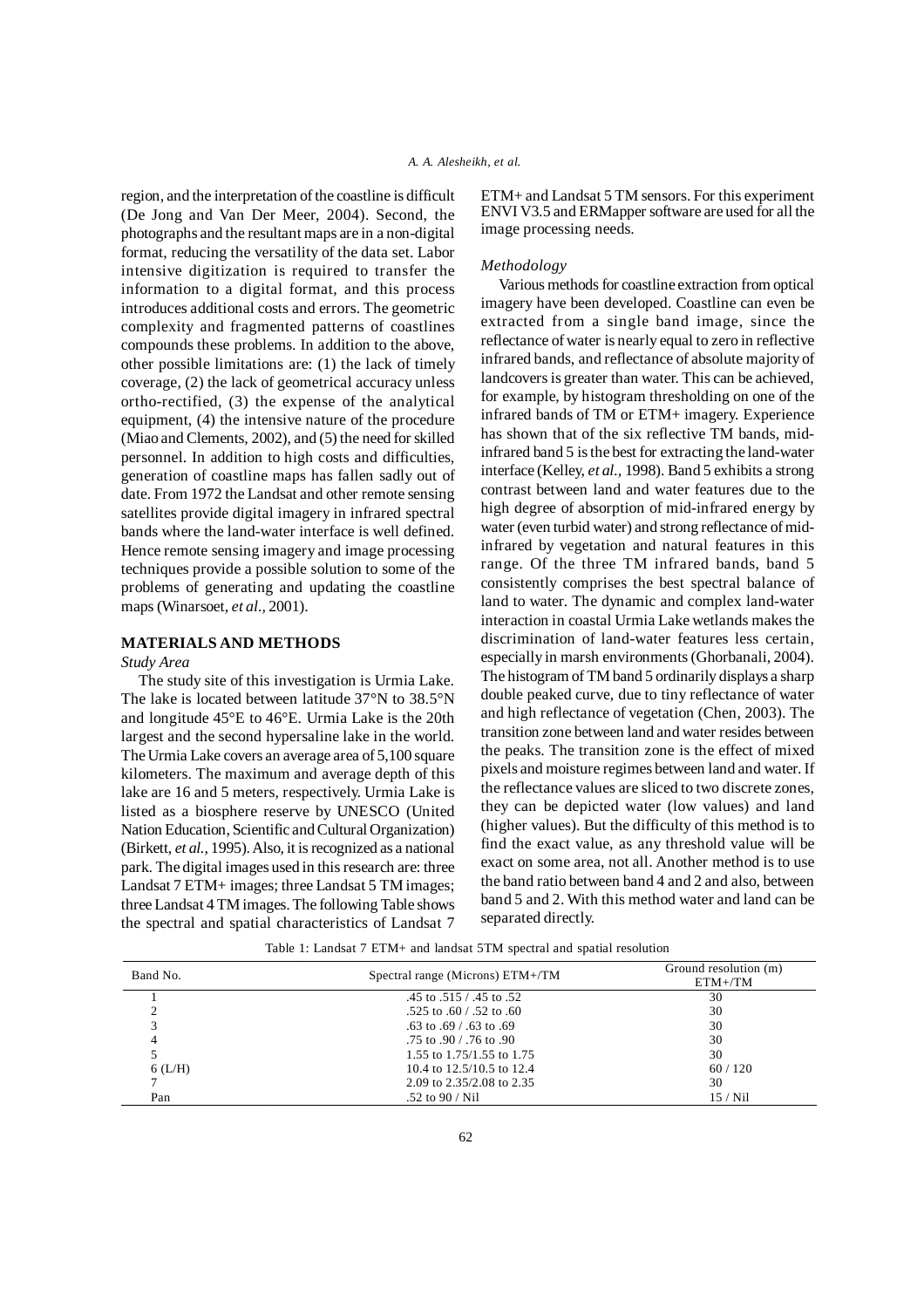

Fig. 1: Flowchart of extracting coastlines from images

The ratio b2/b5 is greater than one for water and less than one for land in large areas of coastal zone. ERMapper software uses this ratio as an algorithm for separating water from land from TM or ETM+ imagery. This law is exact in coastal zones covered by soil, but not in land with vegetative cover. Actually, this law mistakenly assigns some of the vegetative lands to water. To solve this problem, the two ratios are combined in this investigation. Applying this method, the coastline can be extracted with higher accuracy. But the problem occurs in some of the coastal zones (i.e. in some areas, the coastline moves toward water). If the aim is rapid coastline extraction, then it is a supreme method. But when the aim is accurate coastline extraction, then it is not a fine method. To solve this problem, two techniques exist. In the first technique, a color composite can be used for editing the coastline map. The best color composite for this technique is RGB (Red Green Blue) 543. This color composite nicely depicts water-land interface. Furthermore, it is very similar to the true-color composite of earth's surface. Moreover, it includes the bands that have low correlation coefficient, and therefore, it contains higher information in comparison to other color composites (Moore, 2000). However, this technique is time consuming and needs a lot of editing. In the second

technique, histogram thresholding method is used on band 5 for separating land from water. The threshold values have been chosen such that all water pixels are classified as water, and most of land pixels have been classified as land. In this case, few land pixels mistakenly have been assigned to water pixels but not vice versa. Water pixels are then assigned to one and land pixels to zero. Therefore, a binary image has been achieved. This image is named "image No. 1". The image obtained from band ratio technique, also labels water pixels to one and land pixels to zero. This second image is named "image No. 2". Then the two images are multiplied. The final obtained binary image represents the coastline accurately. Fig. 1 illustrates the steps of the developed technique.

## **RESULTS**

To evaluate the accuracy of this approach, it is required to compare the extracted coastline with the extracted coastline from a ground truth map. Because of the lack of a reliable ground truth map, an imagedriven reference data is utilized (Alesheikh, *et al.,* 1999). The ground truth image was provided via fusing the ETM+ multispectral bands with ETM+ panchromatic band. Then, the coastline from the ground truth image is extracted via visual interpretation.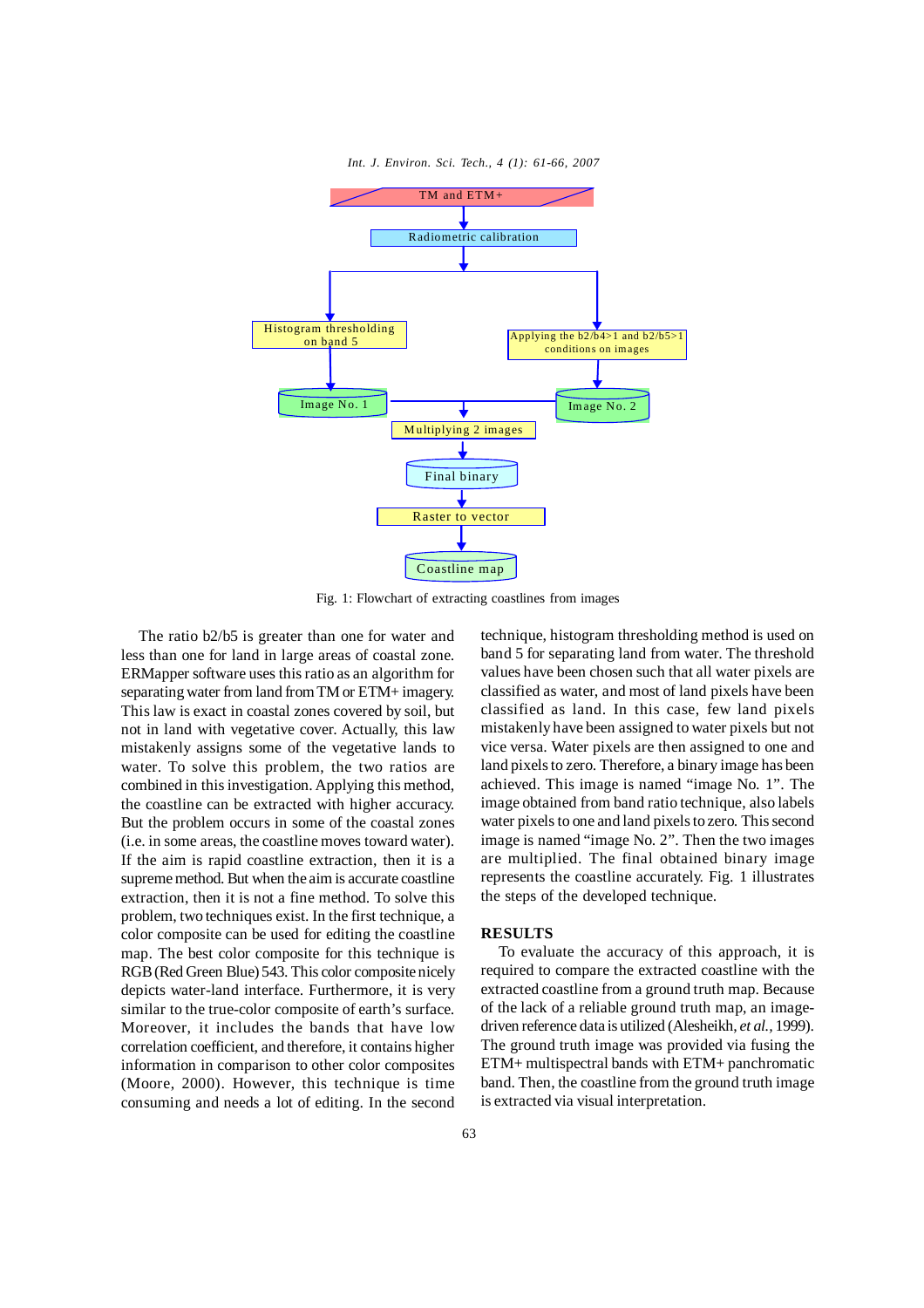*Coastline change detection using remote...* 



Fig. 2: Urmia Lake in Aug-1998 color composite RGB (543)



Fig. 3: Urmia Lake in Jun-1989 color composite RGB (543)



Fig. 4: Urmia Lake in Aug-2001 color composite RGB (543)



Fig. 5: The map of shorelines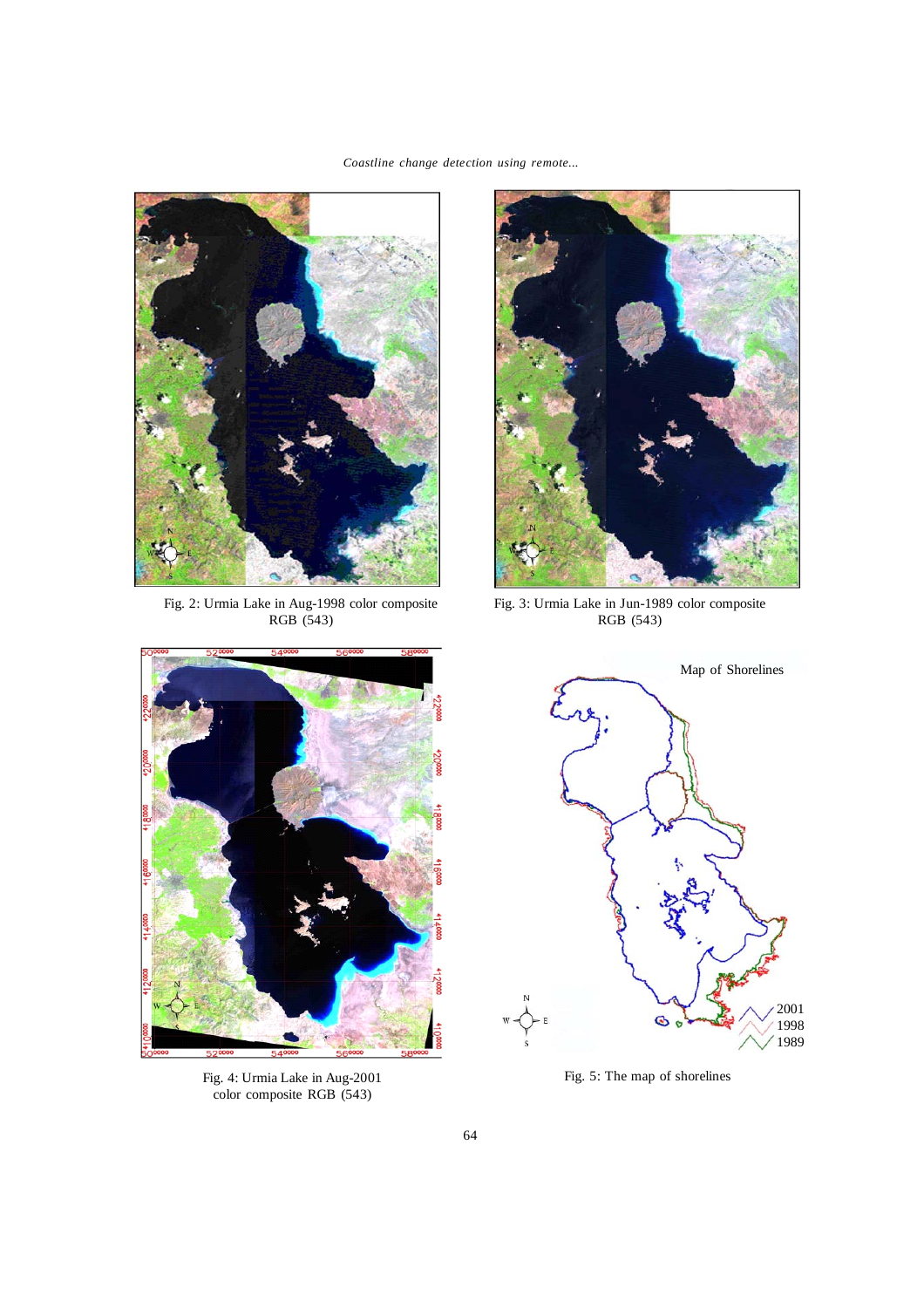



Fig. 6: Urmia Lake Level variations from 1989 to 2001

Next the two mentioned coastline data are compared, and the accuracy of the extracted coastline was estimated as 1.3 pixels (pixel size=30meters). Figs. 2, 3 and 4 illustrate mosaicked images of Urmia Lake in the years 1989, 1998 and 2001 respectively. These images are color composite RGB 543. Fig. 5 illustrates the coastline change map for Urmia Lake. Fig. 5 shows that the area of Urmia Lake in 1998 and 2001 equaled to 5650 and 4610 square kilometers respectively. Therefore, the area of this lake has been decreased approximately 1040 square kilometers from August 1998 to August 2001.

#### **DISCUSION AND CONCLUSION**

To compare the coastline map to Urmia Lake level variations, the obtained information from TOPEX/ POSEIDON satellite has been used. This satellite is in orbit at a height of 1330 km, and sends back information that measures the average ocean height very accurately (Jupp, 1988). Fig. 6 illustrates the relative lake height variations computed from TOPEX/ POSEIDON satellite data. Because of the lack of TOPEX/POSEIDON data from 1989 to 1993, four points have been drawn in these years. These four points represent the height of water that has been measured by dipstick (Fig. 6). Fig. 6 illustrates that the lake level variation equals 0.2 meters, from Junuary 1989 to August 1998, which is small in comparison to seasonal level variations of this lake. But the lake level variation equals to 3 meters from August 1998 to August 2001, approximately. It is necessary to mention that the tide-range in Urmia Lake is inconsiderable. Therefore, the lake level variations and coastline changes are not affected by tide. In fact, these

changes derive from water balance of Urmia Lake. Several methods have been devised to detect the coastline changes. Among them, remote sensing appears to be a cost effective way. Histogram thresholding is inadequate in depicting the real changes especially in marsh area, as any threshold value will be exact only on some area. Using the band ratio between band 4 and 2, and also, between band 5 and 2 can result in water-land discrimination. However, the method mistakenly assigns some of the vegetative lands to water. Based on the evaluation, and the dynamic and complex land-water interaction in coastal Urmia Lake, a new procedure has been developed and presented in this paper. In the new approach, histogram thresholding and band ratio techniques are used together. The results have been evaluated using ground truth image-driven data and showed superior accuracy, namely; 1.3 pixels (pixel size=30 m). Topex/Posidon satellite information can be used to determine water level variations. Using such data for Urmia Lake showed three meters decrease in the lake level from August 1998 to August 2001. It has caused approximately 1000 square kilometers decrease in the area of Urmia Lake. The lake level variations and coastline changes are not affected by tide, as tide-range in Urmia Lake is inconsiderable. In this research, Urmia Lake coastlines have been extracted from ETM+ and TM imagery. The coastline map illustrates that the shoreline has small changes from 1989 to 1998 year, and great changes from August 1998 to August 2001. The small changes in Urmia Lake coastline are perpetual. The great changes have happened as the result of 3 m decrease in the height of water of Urmia Lake.